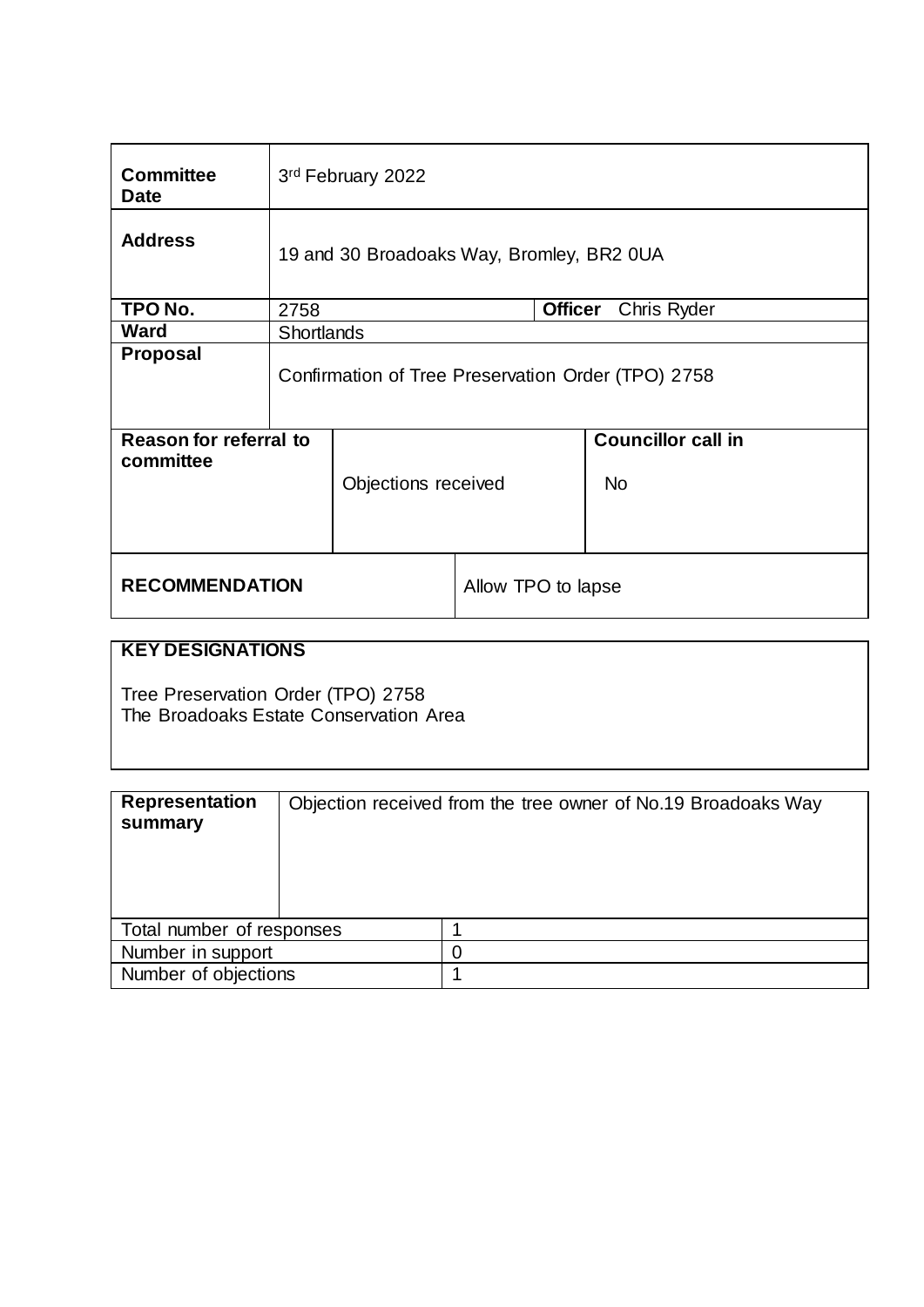# **1 SUMMARY OF REPORT**

- The trees make an insignificant contribution to the conservation area.
- Objections have been received against the making of the Tree Preservation Order (TPO), on behalf of the land owner at 19 Broadoaks Way.
- Members must determine whether to confirm the TPO or allow it to lapse.

# **2 LOCATION**

2.1 The bay tree (T1) is located in the rear garden of No. 19 and the willow (T2) is located in the rear garden of No. 30. The dwellings are both situated in the conservation area, applying broad tree protection.



**Figure 1 – Bay tree (T1)**

# **3 RELEVANT PLANNING HISTORY**

- 3.1 Bay tree in rear garden Crown reduce by 5m. Ref. No: 19/00549/TREE | Status: Decision No objection
- 3.2 Proposed first floor side extension and conversion of existing garage to habitable accommodation. Ref. No: 21/02164/FULL6 | Status: Application Refused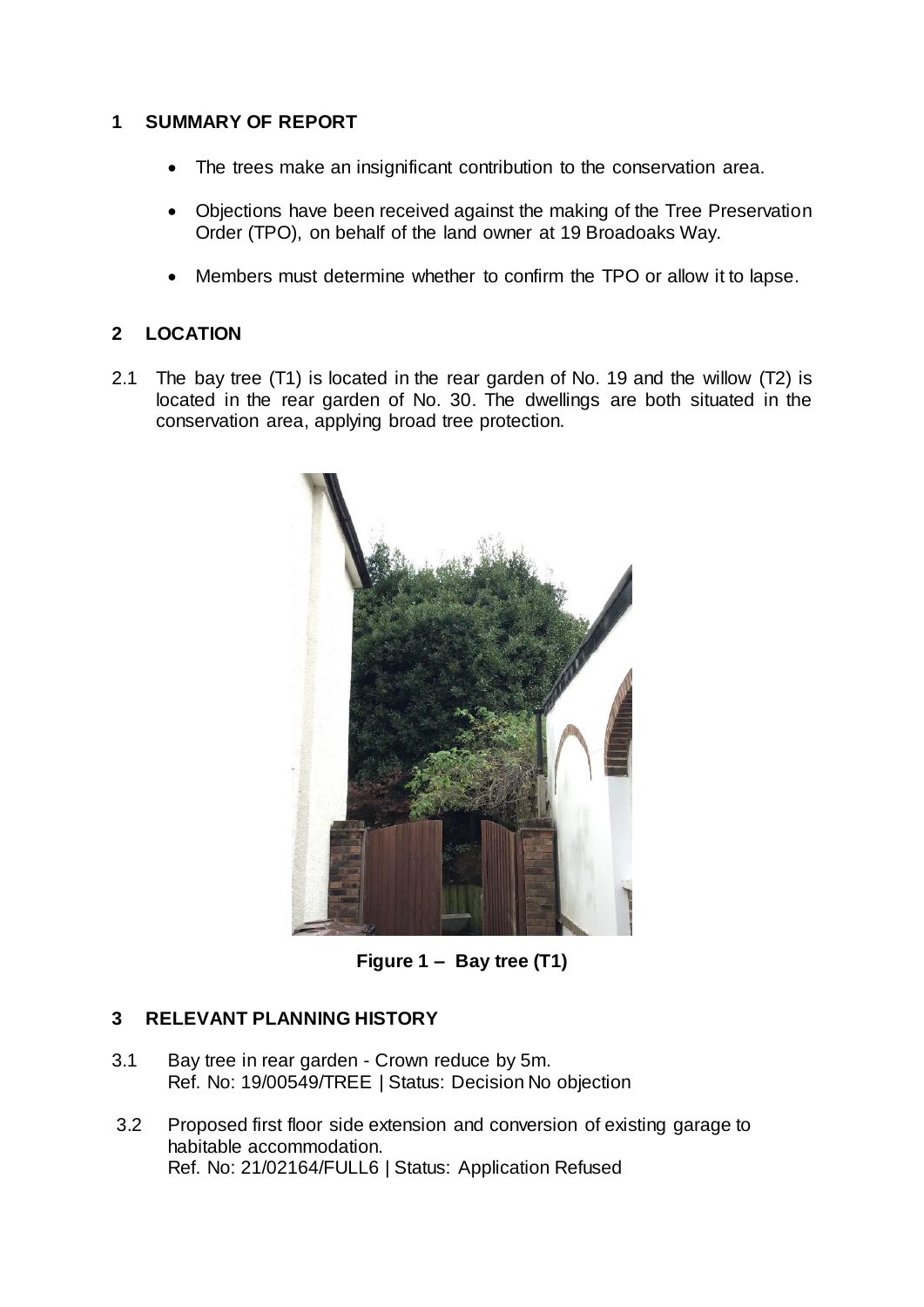- 3.3 Single storey rear extension for conservatory Ref. No: 02/04021/FULL1 | Status: Application Permitted
- 3.4 The TPO was made following the earlier call in of conservation area notice 21/04285/TREE to Plans Sub Committee 1 held on 25<sup>th</sup> November 2021.

#### **4 CONSULTATION SUMMARY**

- 4.1 The land owners/occupiers were served the TPO by hand delivery. Immediate neighbours were notified in writing of the TPO service.
- 4.2 1 objection was received and can be summarised as follows:

"I write to object to the Tree Preservation order (details above) being placed on the Bay Tree in our garden for the following reasons:

The tree roots are not in the ground of the garden but in a raised bed **6 yards** from the back of our house. We feel the proximity of the tree to our house and our daughters' bedroom poses a danger to life and to the structure of the house in the event of strong winds or bad weather. The roots are supported by wooden posts which are rotting and need to be replaced. We are considering the different replacement options but have very serious concerns that during the process of replacing these, the tree which is of a very substantial size will not be supported and poses a very real danger of causing damage to our house and therefore to the safety of our children. Our Childs bedroom is directly in the path of the tree.

Due to the proximity of the tree to our house, a substantial amount of light to our children's rear bedroom, the dining room and the conservatory is blocked. This is having an impact on our monthly energy bills and our increased efforts to live in an eco-friendly way, due to the need to have the lights on in those rooms when we would otherwise be reliant on natural light.

Due to the proximity of the tree to our house we are unable to open our children's bedroom window during the summer as there is an increased insect activity around the tree. When the window is open, she is constantly bombarded with flying insects in the bedroom and feels uncomfortable sleeping with the window open. This is highly undesirable during summer when fresh airflow is vital for the house and our childs' wellbeing.

Due to the species of the tree, we are having to employ a tree surgeon every other year to maintain the tree for us and our neighbours to quality of light. We were unaware of such cost when moving into the property and is not sustainable in the long term. We feel this is a cost which we, as a family would benefit from not having to pay.

Due to the size of the tree and its position we are unable to grow anything near the tree as it has a detrimental impact on all other plant life in the immediate area. This is providing an unattractive view into our garden and not in keeping with the rest of the well-maintained garden.

Since moving into the property, we have endeavoured to improve our garden, which we feel both sets of neighbours have benefited from. This includes the pruning of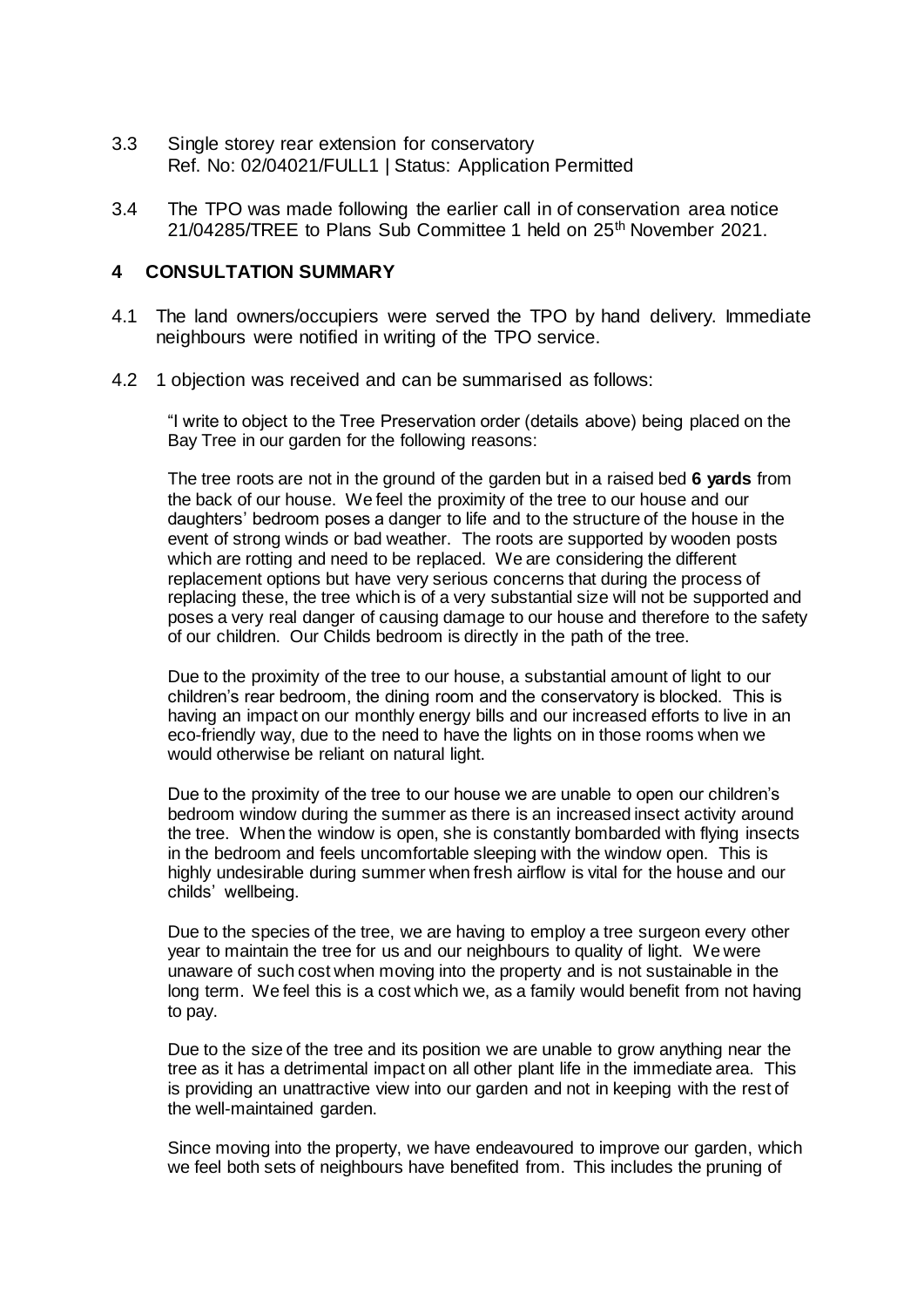previously neglected trees which had failed to have been maintained and had become overgrown. We feel we are respectful of our environment and the nature of the conservation area. We still have nine trees in our back garden, which we intend to keep and maintain in accordance with the beauty of the area.

We would also be willing to plant a new tree, which is slower growing and easier to maintain, further away from the house in replacement of the bay tree."

## **5 POLICIES AND GUIDANCE**

#### 5.1 **National Policy Framework 2019**

15. Conserving and enhancing the natural environment

#### 5.2 **The London Plan**

7.21 Trees and Woodlands

#### 5.3 **Draft London Plan**

G1 Green Infrastructure and Natural Environment G7 Trees and Woodlands

#### 5.4 **Bromley Local Plan 2019**

42 Conservation Areas 73 Development and Trees 74 Conservation and Management of Trees and Woodlands

### 5.5 **The London Borough of Bromley Tree Management Strategy 2016-2020**

Section 18

#### 5.6 **National Planning Guidance - Tree Preservation Orders and trees in conservation areas (Ministry of Housing, Communities and Local Government)**

Paragraph 020 - 057

#### **6 COMMENTARY**

- 6.1 The TPO was made on 26<sup>th</sup> November 2021 in accordance with The Town and Country Planning Act 1990 sections 198 – 202G.
- 6.2 Further to a visual assessment, the trees lack public visibility, retention span, special factors to justify preservation.
- 6.3 The Order would not prevent future works from being carried out, but it requires that the Council's consent be gained prior to tree removal and prior to carrying out most forms of tree pruning. In assessing applications to remove trees or carry out pruning, the Council takes into account the reasons for the application, set